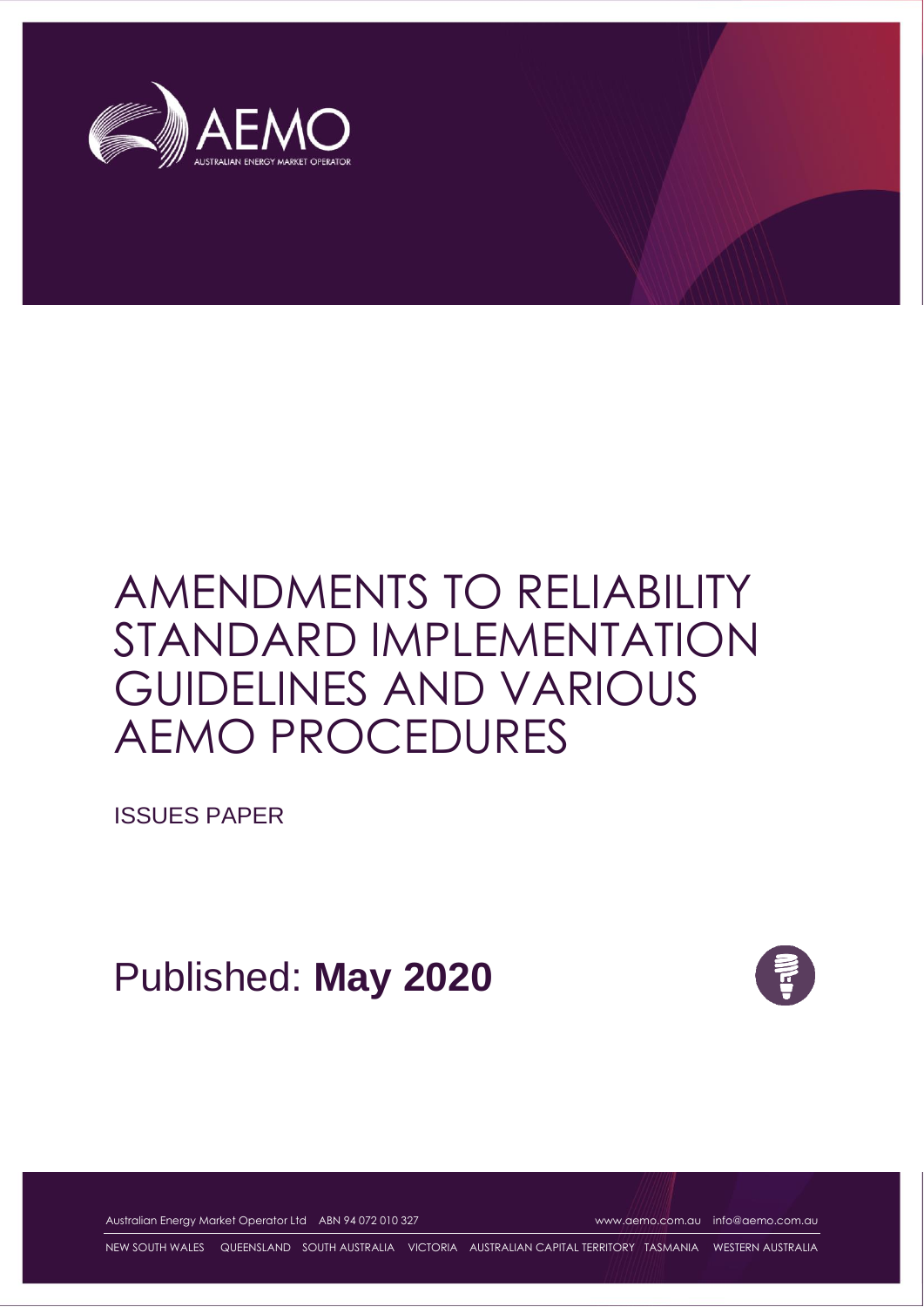

#### <span id="page-1-0"></span>**EXECUTIVE SUMMARY**

The publication of this Issues Paper commences the first stage of the Rules consultation process conducted by AEMO on proposed amendments to the reliability standard implementation guidelines (RSIG or Guidelines), the Energy Adequacy Assessment Projection (EAAP) guidelines, the Medium Term Projected Assessment of System Adequacy (MT PASA) Process description and the Spot Market Operations Timetable.

AEMO has prepared this Issues Paper to inform the industry of changes to how AEMO implements the reliability standard, driven by:

- Updates to the Procedure for the Exercise of Reliability and Emergency Reserve Trader.
- The introduction of the National Electricity Amendment (Improving transparency and extended duration of MT PASA) Rule 2020 No. 1.
- Anticipated changes required with introduction of Interim Reliability Measure which is currently in draft form.

This document details the impact of these changes on the following AEMO publications:

- Reliability Standard Implementation Guidelines (RSIG or Guidelines).
- MT PASA Process description
- EAAP guidelines
- Spot Market Operations Timetable.

The changes to the above publications, and the EAAP Guidelines, also include various minor improvements to the underlying processes, and ongoing efforts to ensure consistent methodologies and assumptions are applied.

Stakeholders are invited to submit written responses on the proposed changes identified in this paper and the proposed amendments to the guidelines, process description and timetable by **5.00 pm (Australian Eastern Standard time) on 29 June 2020**, in accordance with the Notice of First Stage of Consultation published with this paper.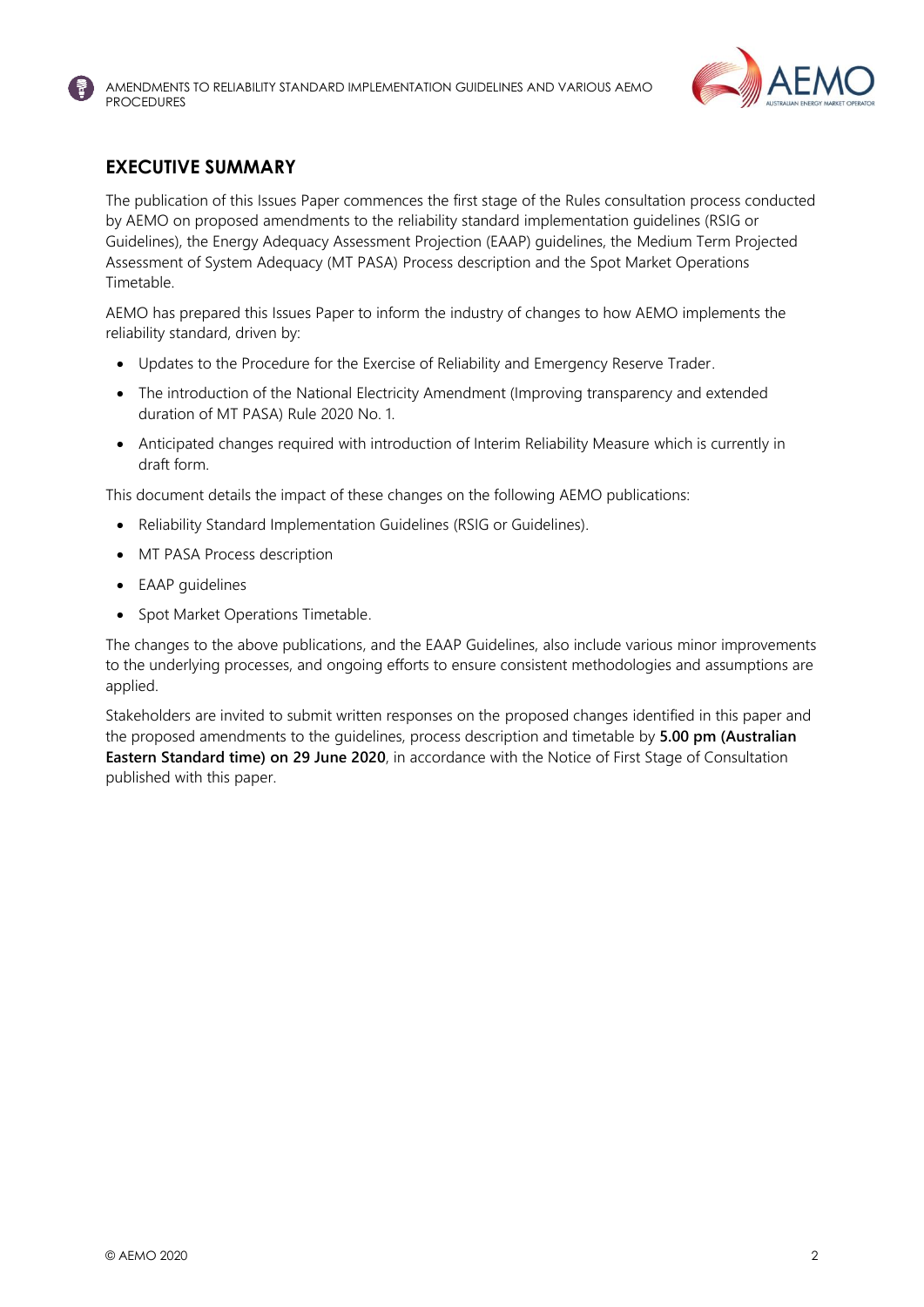



# **CONTENTS**

| <b>EXECUTIVE SUMMARY</b>             |                                                                            |    |  |  |
|--------------------------------------|----------------------------------------------------------------------------|----|--|--|
| $\mathbf{1}$                         | STAKEHOLDER CONSULTATION PROCESS                                           | 4  |  |  |
| <b>BACKGROUND</b><br>5               |                                                                            |    |  |  |
| 1.1                                  | Context for this consultation                                              | 5  |  |  |
| 2.                                   | PROPOSED AMENDMENTS TO THE RELIABILITY STANDARD IMPLEMENTATION GUIDELINES  | 6  |  |  |
| 3.                                   | PROPOSED AMENDMENTS TO THE MT PASA PROCESS DESCRIPTION AND THE SPOT MARKET |    |  |  |
|                                      | <b>OPERATIONS TIMETABLE</b>                                                | 8  |  |  |
| 3.1                                  | Clarifications and updates                                                 | 8  |  |  |
| 3.2                                  | 8<br>Changes in the MT PASA methodology                                    |    |  |  |
| 3.3                                  | 9<br>Medium Term PASA Inputs                                               |    |  |  |
| 3.4                                  | Medium Term PASA outputs                                                   | 9  |  |  |
| 4.                                   | PROPOSED AMENDMENTS TO THE EAAP GUIDELINES                                 | 11 |  |  |
| APPENDIX A.<br>12<br><b>GLOSSARY</b> |                                                                            |    |  |  |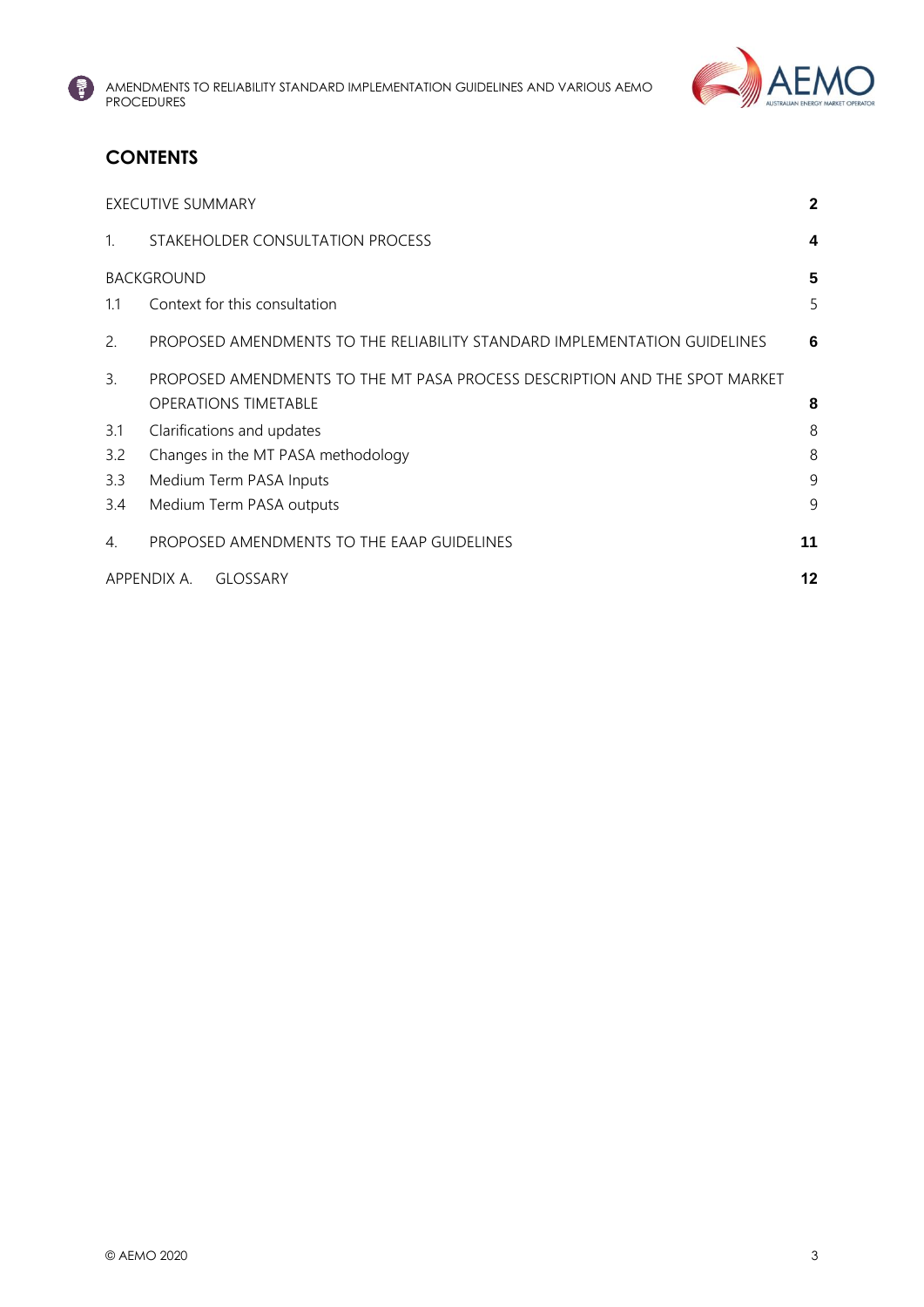



#### <span id="page-3-0"></span>**1. STAKEHOLDER CONSULTATION PROCESS**

AEMO is consulting on proposed changes to the Reliability Standard Implementation Guidelines (RSIG), the Energy Adequacy Assessment Projection Guidelines (EAAP Guidelines), MT PASA process description and the Spot Market Operations Timetable in accordance with the Rules consultation process in rule 8.9.

Note that there is a glossary of terms used in this Issues Paper at Appendix A.

AEMO's indicative timeline for this consultation is outlined below. Dates may be adjusted depending on the number and complexity of issues raised in submissions and any meetings with stakeholders.

| <b>Deliverable</b>                       | Indicative date |
|------------------------------------------|-----------------|
| <b>Issues Paper published</b>            | 25 May 2020     |
| <b>Discussion with Reliability Panel</b> | 16 June 2020    |
| <b>Submissions due on Issues Paper</b>   | 29 June 2020    |
| <b>Draft Report published</b>            | 20 July 2020    |
| <b>Submissions due on Draft Report</b>   | 3 August 2020   |
| <b>Final Report published</b>            | 31 August 2020  |

Prior to the submissions due date, stakeholders can request a meeting with AEMO to discuss the issues and proposed changes raised in this Issues Paper.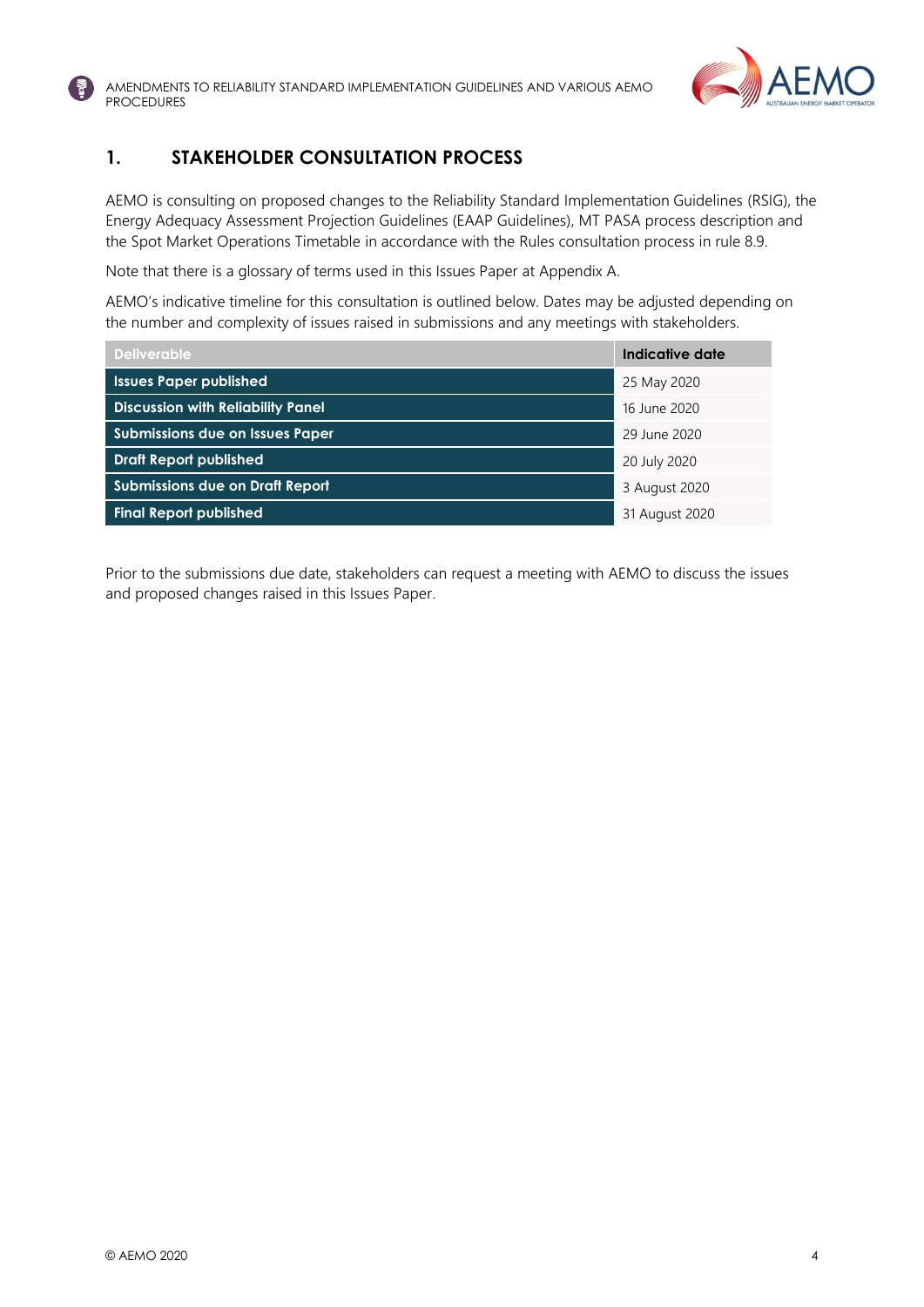



# <span id="page-4-0"></span>**BACKGROUND**

#### <span id="page-4-1"></span>**1.1 Context for this consultation**

Changes to AEMO's practice, to the Rules and to MT PASA and RERT procedures need to be reflected in the RSIG:

- AEMO's 'Enhancement to the Reliability and Emergency Reserve Trader' procedure changes were effective 2 March 2020<sup>1</sup> and note that the Electricity Statement of Opportunities (ESOO) may inform AEMO's procurement of RERT contracts.
- A final rule determination of the National Electricity Amendment (Improving transparency and extended duration of MT PASA) Rule 2020 No. 1 occurred on 20 February 2020<sup>2</sup>. According to the original rule change submission, the changes were designed to:
	- − improve transparency of the MT PASA process, reduce asymmetry of generation availability information in the market, and extend the period generation availability is published from two to three years.
	- − better inform the market at a granular level on projected assessments of reliability and generation availability, and will likely result in participants making more effective and efficient decisions in how they interact with the market.

This document details the impact of these changes on the following AEMO publications:

- RSIG.
- MT PASA Process description.
- spot market operations timetable

The RSIG has also been amended to reflect the implementation of the draft amendments to the Rules related to the Interim Reliability Measure<sup>3</sup>.

In addition to the two main changes noted above, AEMO has taken the opportunity to update the publications and the EAAP Guidelines with:

- Various minor improvements to the underlying processes, including ongoing efforts to ensure consistent methodologies and assumptions are applied.
- Updated references to input data sources or associated methodology documentation.

AEMO seeks feedback on any of these proposed changes.

<sup>1</sup> [https://www.aemo.com.au/consultations/current-and-closed-consultations/enhancements-to-rert-rule-change-update-to](https://www.aemo.com.au/consultations/current-and-closed-consultations/enhancements-to-rert-rule-change-update-to-procedures)[procedures](https://www.aemo.com.au/consultations/current-and-closed-consultations/enhancements-to-rert-rule-change-update-to-procedures)

<sup>&</sup>lt;sup>2</sup> <https://ris.pmc.gov.au/2020/02/24/national-electricity-amendment-improving-transparency-and-extending-duration-mt-pasa-rule>

<sup>&</sup>lt;sup>3</sup> Further details can be found a[t http://coagenergycouncil.gov.au/publications/consultation-draft-national-electricity-amendment](http://coagenergycouncil.gov.au/publications/consultation-draft-national-electricity-amendment-interim-reliability-measure-rule-2020)[interim-reliability-measure-rule-2020](http://coagenergycouncil.gov.au/publications/consultation-draft-national-electricity-amendment-interim-reliability-measure-rule-2020)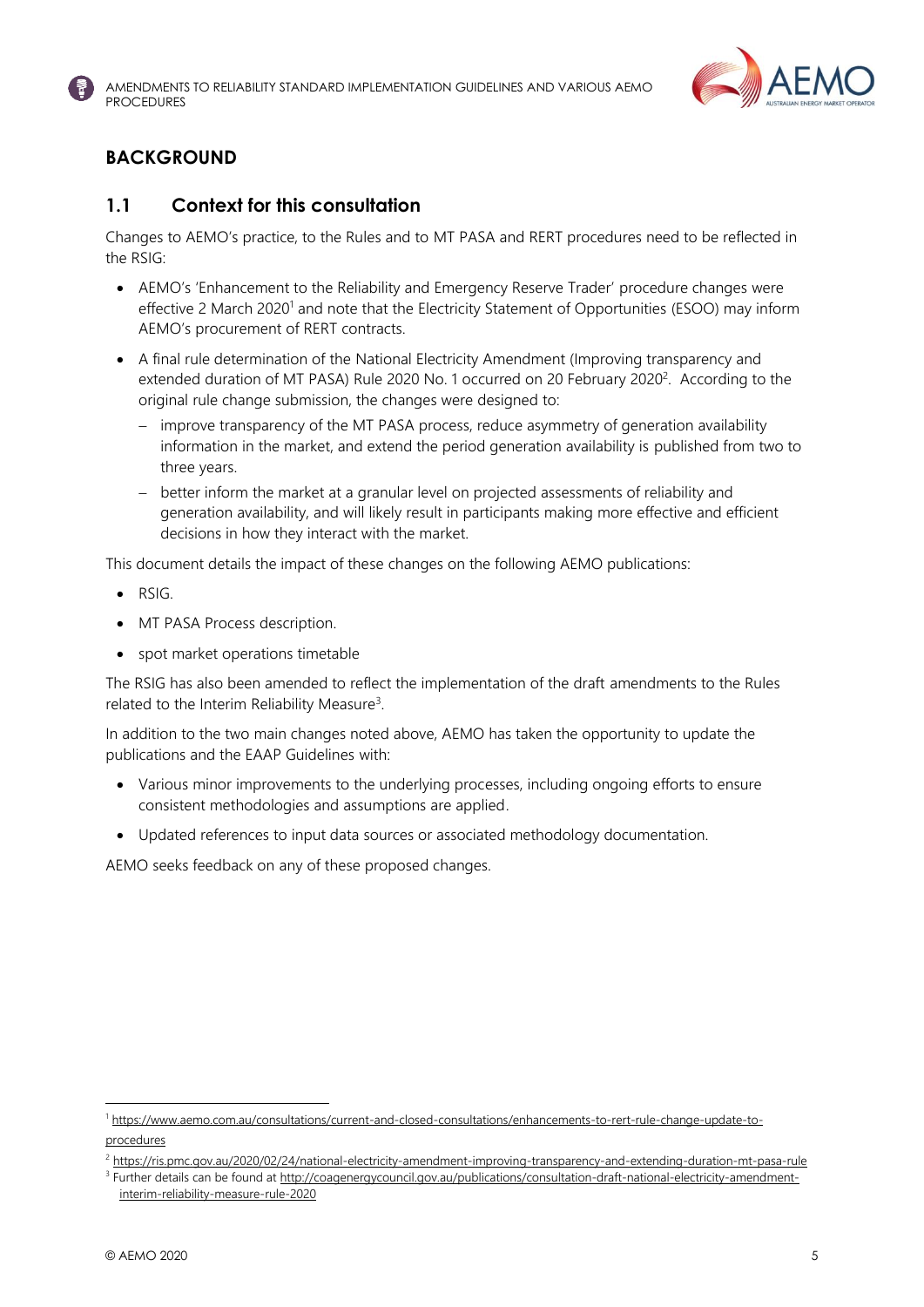

# <span id="page-5-0"></span>**2. PROPOSED AMENDMENTS TO THE RELIABILITY STANDARD IMPLEMENTATION GUIDELINES**

The RSIG outline the various approaches and assumptions used to evaluate the market against the reliability standard, and are made under clause 3.9.3D of the National Electricity Rules (NER).

The RSIG has been amended to align with AEMO's update to the Procedure for the Exercise of Reliability and Emergency Reserve Trader (RERT)<sup>4</sup>, and to better reflect the methodologies AEMO uses in the ESOO, MT PASA and EAAP. The RSIG has also been amended to reflect the changes needed to implement the interim reliability measure if it is implemented in its draft form.

Key changes include:

- Updating descriptions of how AEMO uses the ESOO to implement the reliability standard. The ESOO is used as an input in the RERT procurement process and forms the basis of the Reliability Forecast as part of the Retailer Reliability Obligation (RRO). The use of the ESOO to indicate whether RERT will be required was reflected in the update to the Procedure for the Exercise of RERT. Removing some descriptions of the details of RERT procurement which are related to rule changes rather than the process AEMO uses in implementing the reliability standard.
- Clarifying the methodology description, including:
	- − Changed description of planned outages in the ESOO from being scheduled and optimised during low demand periods, to the current approach of assuming they are scheduled at times of surplus supply. AEMO no longer models planned outages as these are assumed to be moved if they risk unserved energy (USE).
	- − Described the approach to the inclusion of auxiliary load in ESOO, MT PASA and EAAP modelling.
	- − Described the differences in approach used in modelling constraint equations and intermittent generation between EAAP and MT PASA.
- Detailing how AEMO will determine whether the interim reliability measure has been exceeded. The RSIG also adjusts the actions able to be taken by AEMO to reflect that AEMO may enter into contracts for interim reliability reserves if the measure is exceeded.
- Clarifying, and outlining proposed improvements to, the methodology related to modelling wind and solar generation. The updated RSIG clarifies that historical generation will not always be used where available, but rather where the use of historical generation is most appropriate. AEMO currently uses historical generation data to model many existing wind generators. However, for a number of reasons including increased levels of curtailment due to low prices or transmission constraints, and the potential impact of high wind or high temperature cut-outs, AEMO is moving toward a method which more heavily relies on meteorological data, which is converted to expected generation using the best available information. AEMO will consult on any fundamental change in the way intermittent generators are modelled across AEMO's various forecasting functions.
- Clarifying that at least eight reference years will be used in conducting reliability assessments through the ESOO, EAAP and MTPASA.
- Noting that AEMO may supplement historical outage rate assessments with forward-looking assessments provided by participants. This information may be requested for some generators such as in cases where deteriorating performance is observed.
- Documenting AEMO's considerations when determining whether an update to the ESOO or MT PASA is required based on a change in an underlying assumption.

<sup>4</sup> Consultation details available at[: https://www.aemo.com.au/consultations/current-and-closed-consultations/enhancements-to-rert](https://www.aemo.com.au/consultations/current-and-closed-consultations/enhancements-to-rert-rule-change-update-to-procedures)[rule-change-update-to-procedures](https://www.aemo.com.au/consultations/current-and-closed-consultations/enhancements-to-rert-rule-change-update-to-procedures)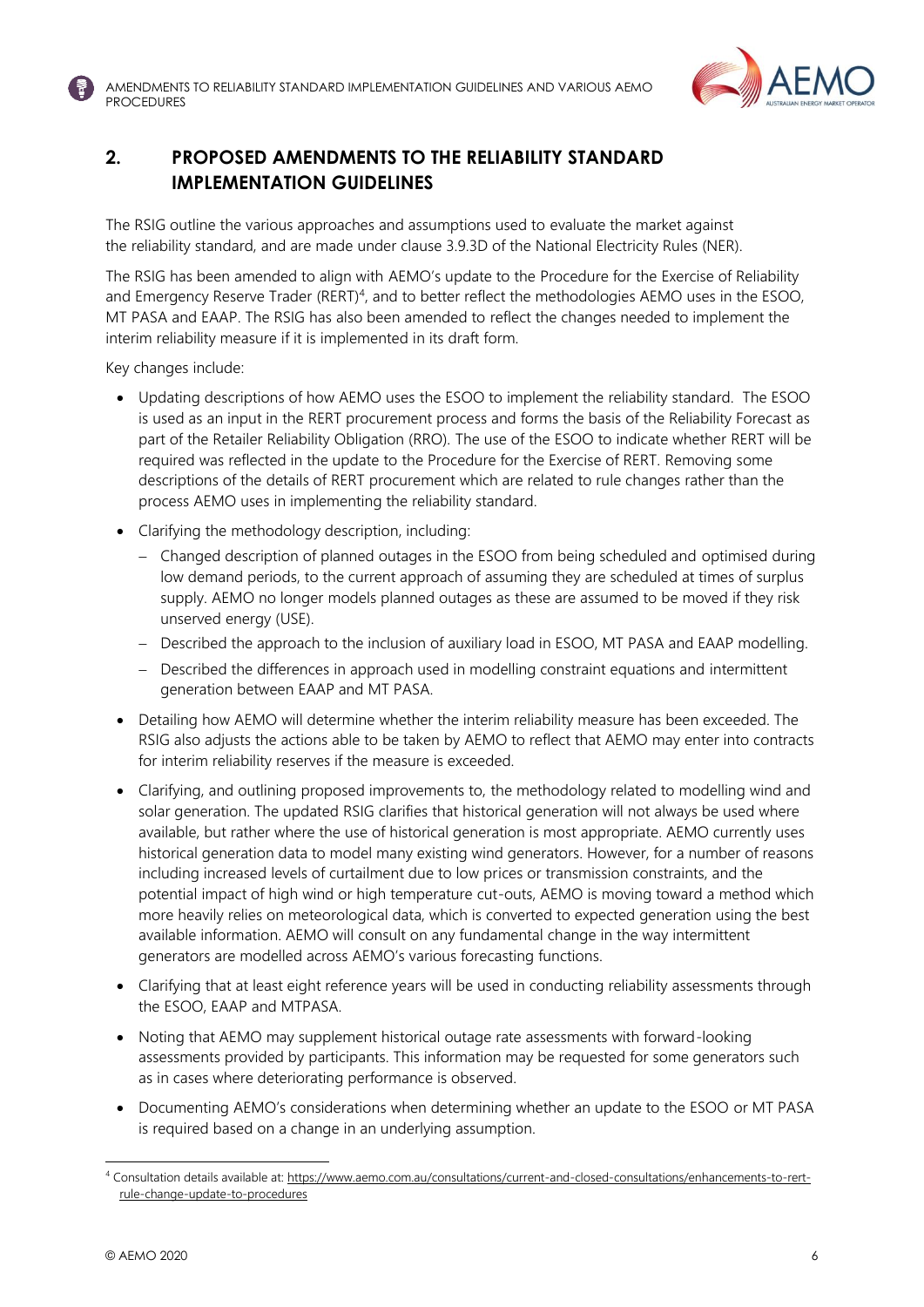



• Updating links to references and links that have changed name or moved.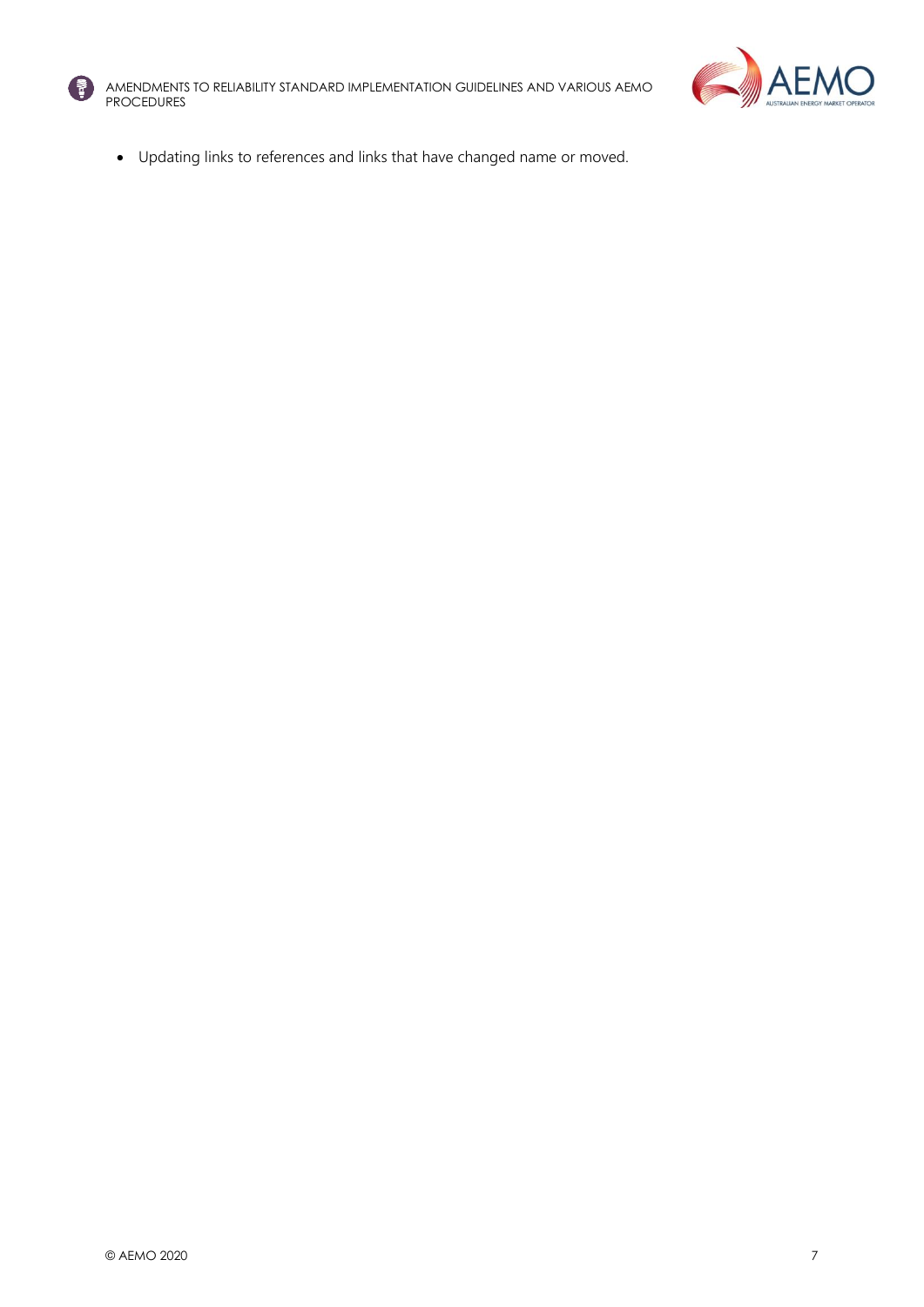

# <span id="page-7-0"></span>**3. PROPOSED AMENDMENTS TO THE MT PASA PROCESS DESCRIPTION AND THE SPOT MARKET OPERATIONS TIMETABLE**

MT PASA assesses the adequacy of expected electricity supply to meet demand across the two-year horizon through regular assessment of any projected failure to meet the reliability standard. This assists Registered Participants and other stakeholders making decisions about supply, demand and transmission network outages over that period.

The MT PASA Process Description documents information collection, analysis and disclosure of power system security and predicted supply reliability.

The National Electricity Amendment (Improving transparency and extending duration of MT PASA) Rule 2020 No. 1<sup>5</sup> has been approved. To comply with this rule change AEMO needs to make several modifications to the MT PASA process. The sections below summarise and discuss the various amendments to reflect this rule change and/or to generally improve the clarity of the document.

The MT PASA rule change will also require minor changes to AEMO's Spot Market Operations Timetable to reflect the extension of generator's obligations to provide PASA availability and AEMO's data publishing responsibilities from 24 to 36 months. These changes will be provided in draft form at the time of publishing of this consultation's draft determination. The changes required will include:

- Update the requirement for participants to submit data for MT PASA to be "up to 36 months" instead of 24 months. This is due to the new requirement on scheduled generating units.
- Adding an additional row which describes the outputs related to aggregate PASA availability for each region and generating unit PASA availability published in the REGIONAVAILABILITY and the new DUIDAVAILABILITY reports. This covers a period of 36 months as per the rule change.

## <span id="page-7-1"></span>**3.1 Clarifications and updates**

Proposed MT PASA Process Description amendments include general process clarifications and updates to references and links that have changed name or moved.

This includes clarification on how AEMO calculates intermittent generation traces where historical generation data is unavailable or unsuitable.

The document also clarifies AEMO's approach to the inclusion of auxiliary loads. The demand inputs used by AEMO in the reliability run are on a "sent-out" basis, but are adjusted by the auxiliary load that occurs within the simulation which is dependent on the generator dispatch in each interval.

Where appropriate, AEMO has generalised references to other documents and processes such that the MT PASA process description remains correct when other changes occur.

# <span id="page-7-2"></span>**3.2 Changes in the MT PASA methodology**

The updated document details AEMO's adjustment to the POE weightings which are applied to weight the unserved energy outcomes from the 10% and 50% POE simulations. Consistent with the approach used in the ESOO, AEMO has changed the weighting applied to the 50% POE simulations to reflect that the unserved energy expected in the 90% POE outcomes will be immaterial.

<sup>5</sup> <https://www.aemc.gov.au/rule-changes/improving-transparency-and-extending-duration-mt-pasa>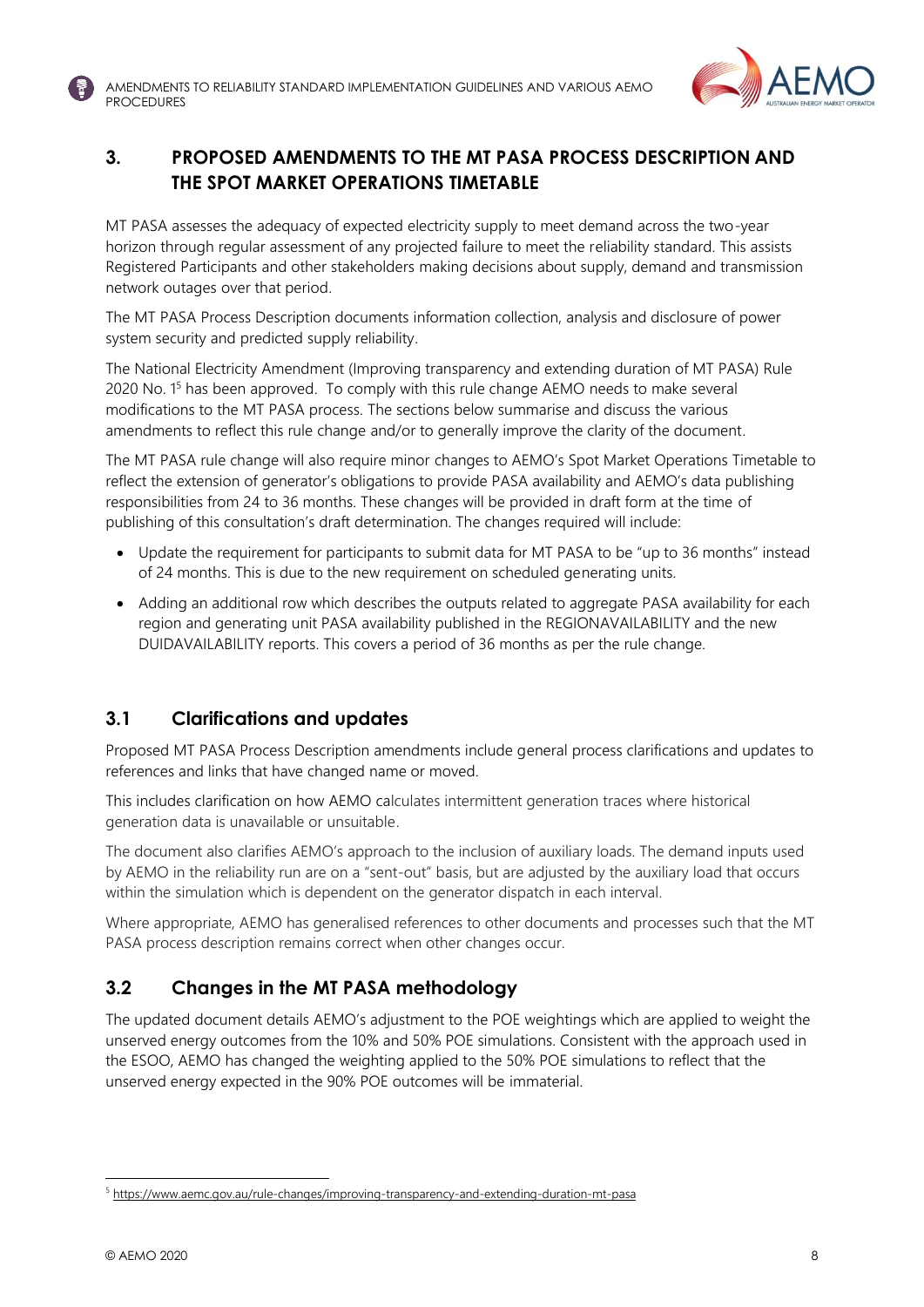



The most significant change in the MT PASA methodology is the provision of additional information about the daily maximum demands. The existing approach to meet the requirement in 3.7.2(f)(1) is maintained, but is expanded as follows:

- Non-scheduled generation is subtracted from the demand traces to more clearly meet the requirement in 3.7.2(f)(1) which requires publication of peak load values that are net of non-scheduled generation. These values are on an as-generated basis to better match actual demand published by AEMO.
- For the daily peak demand values published under 3.7.2(f)(1), scheduled loads are considered off at time of peak if storage based, and considered on if large industrial loads. The possible reduction in demand from large industrial loads during high price events, including wholesale demand response, is captured in AEMO's demand side participation forecast.
- The calculations and publishing of the 10% probability of exceedance (POE) peak load, the most probable peak load and the maximum and minimum values of the forecasts (to meet the new clause 3.7.2(f)(1A)) are all reflective of the actual demand traces used in MT PASA. These new values improve the transparency of the assessment, as they reflect the range of values in the actual demand traces used in the MT PASA reliability run, as opposed to the values published in 3.7.2(f)(1), which are not reflective of any of the inputs used in MT PASA..

#### <span id="page-8-0"></span>**3.3 Medium Term PASA Inputs**

The process description clarifies that in accordance with the rule change (Rule 2020 No. 1), generators are required to provide the expected daily MW capacity of each scheduled generating unit for the next 36 months, updated from 24 months.

The process description provides details around the inclusion of generation projects with a commitment to construct or install<sup>6</sup> in MT PASA. This is not a change in process as MT PASA has always included these generators but has been added for clarity.

## <span id="page-8-1"></span>**3.4 Medium Term PASA outputs**

The rule change (Rule 2020 No. 1) includes additional information that AEMO is required to provide under clause 3.7.2(f)(1A). AEMO must prepare and publish the maximum and minimum values of daily demand forecasts under both 10% POE and most probable peak demand conditions. This clause specifically refers to the input forecasts produced under 3.7.2(c)(1) and the calculated values are therefore reflective of the actual demand traces used in MT PASA.

To meet the publication requirement, AEMO has added several new fields to the published three-hourly report (all on an as-generated basis and excluding contribution from non-scheduled generation):

- DEMAND10MAX calculated as the maximum across the 10% POE maximum daily demands.
- DEMAND10MIN calculated as the minimum across the 10% POE maximum daily demands.
- DEMAND50MAX calculated as the maximum across the 50% POE maximum daily demands.
- DEMAND50MIN calculated as the minimum across the 50% POE maximum daily demands.

Other changes made to reflect the rule change include:

• PASA availability will now also be published at a unit level (as per the new clause  $3.7.2(f)(5)$ ).

<sup>&</sup>lt;sup>6</sup> Information on the criteria used by AEMO to classify projects as committed can be found a[t https://aemo.com.au/en/energy](https://aemo.com.au/en/energy-systems/electricity/national-electricity-market-nem/nem-forecasting-and-planning/forecasting-and-planning-data/generation-information)[systems/electricity/national-electricity-market-nem/nem-forecasting-and-planning/forecasting-and-planning-data/generation](https://aemo.com.au/en/energy-systems/electricity/national-electricity-market-nem/nem-forecasting-and-planning/forecasting-and-planning-data/generation-information)**[information](https://aemo.com.au/en/energy-systems/electricity/national-electricity-market-nem/nem-forecasting-and-planning/forecasting-and-planning-data/generation-information)**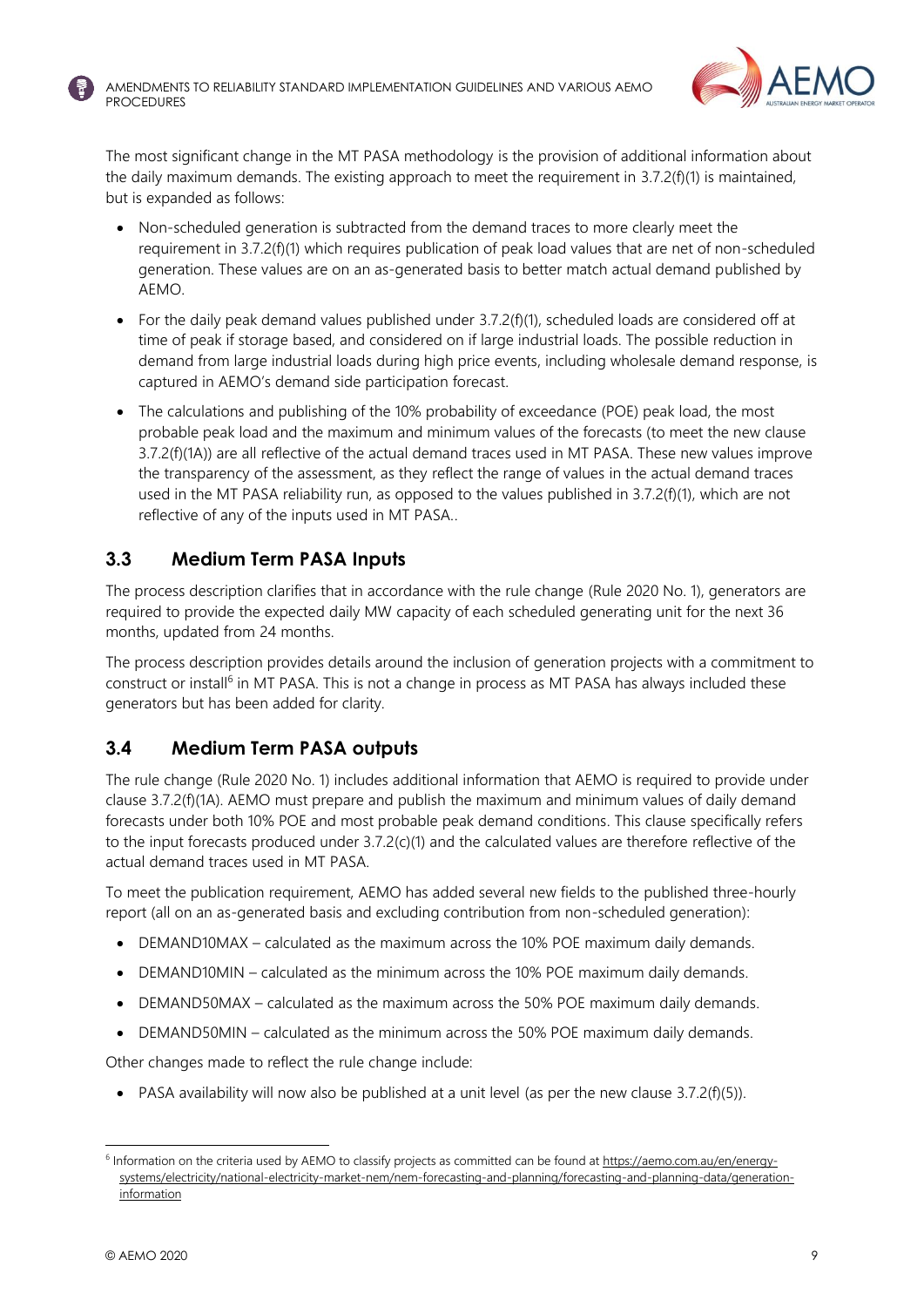



- Availability will also be published for 36 months instead of 24 months due to the increased time period that generation availability must be provided by generators.
- Demand values published in the REGIONRESULT table will now be published on a 'as-generated' basis. This is to make it consistent with other demand data that is published by MT PASA.
- The DEMAND10 and DEMAND50 values published in the MTPASA\_REGIONAVAILABILITY report are net of the contribution from non-scheduled generation.

Finally, other calculations have been added to the MTPASA\_REGIONRESULT table to provide participants with more information on generator availability. The additional fields are to meet the new requirement in clause 3.7.2(f)(5B) and show the impact of the random forced outages on the capacity available. The new fields are provided below:

- TOTALAVAILABILEGEN90 The 90% percentile for total availability (Scheduled) across all iterations and half hours (MW)
- TOTALAVAILABILEGEN50 The 50% percentile for total availability (Scheduled) across all iterations and half hours (MW).
- TOTALAVAILABILEGEN10 The 10% percentile for total availability (Scheduled) across all iterations and half hours (MW).
- TOTALAVAILABILEGENMIN The minimum for total availability (Scheduled) across all iterations and half hours (MW).
- TOTALAVAILABILITYGENMAX The maximum for total availability (Scheduled) across all iterations and half hours (MW).

The updated process description details all of the new output fields which will be provided once the rule change comes into effect, and also provides an example of an additional visualisation which will be made available.

The MT PASA rule change will also require minor administrative changes to AEMO's Spot Market Operations Timetable to reflect the extension of generator's obligations to provide PASA availability and AEMO's data publishing responsibilities from 24 to 36 months. These changes will be provided in draft form at the time of publishing of this consultation's draft determination.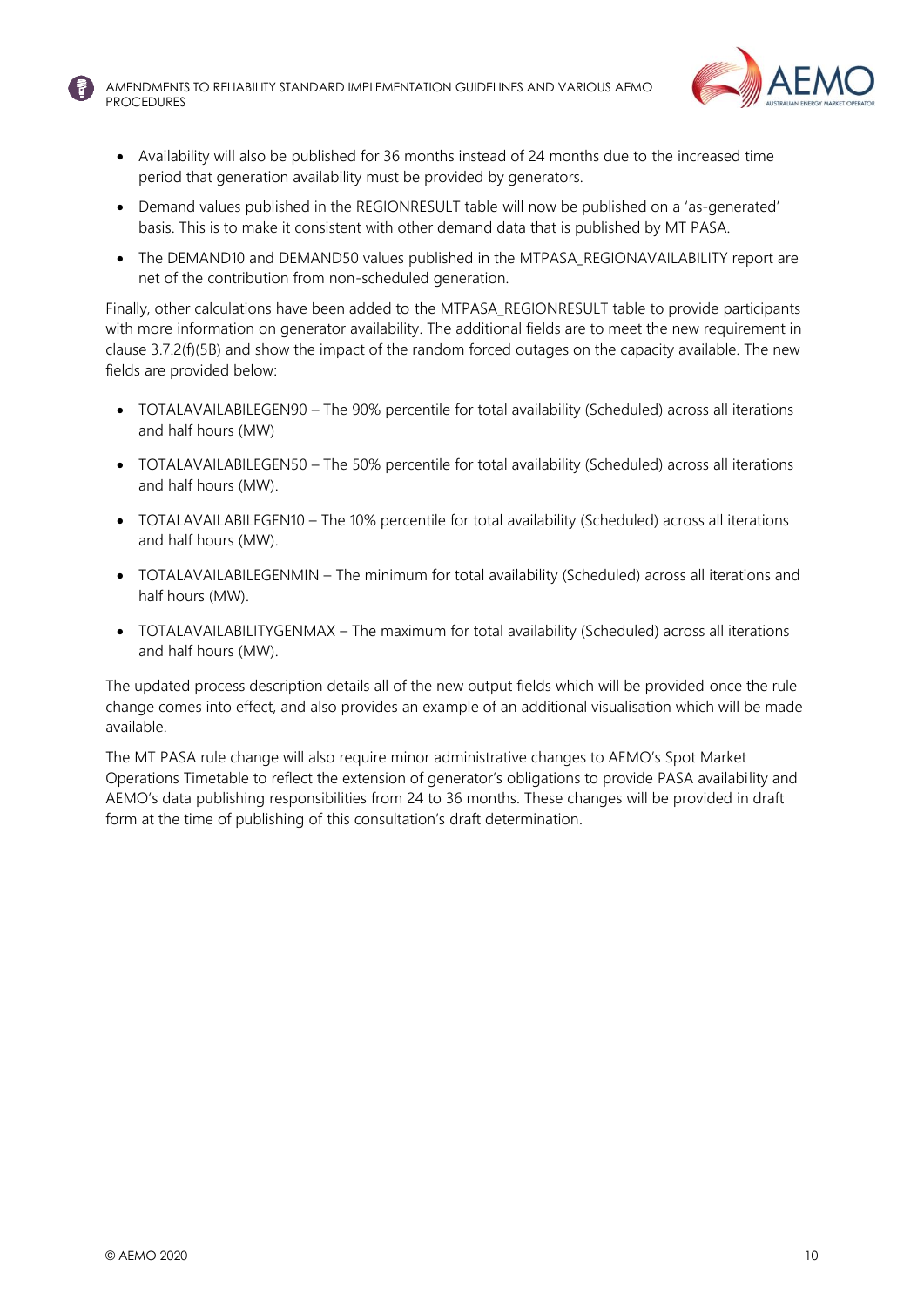

#### <span id="page-10-0"></span>**4. PROPOSED AMENDMENTS TO THE EAAP GUIDELINES**

AEMO is required to develop and publish the EAAP Guidelines in accordance with Rule 3.7C.

The EAAP Guidelines have been amended to align with improvements in other AEMO processes, including MT PASA reliability modelling. Other amendments clarify methodology, and update links to references and links that have changed name or moved. The amendments are minor in scope and do not materially impact the methodology for assessing reliability in the EAAP process.

Key changes are:

- Removed the statement that AEMO will only run simulations on the long-term average rainfall scenario if USE is over 0.002% in the short-term average rainfall scenario. AEMO will conduct simulations on all three scenarios (low rainfall, short-term average and long-term average rainfall), at a minimum, in future.
- Removed descriptions of self-dispatch levels and generator ramp rates in the model. These features are no longer implemented in the Generator Energy Limitation Framework *(*GELF) and currently have minimal impact on the implementation of the reliability standard. As models such as the EAAP currently simulate dispatch on a half-hourly granularity and do not consider the impact of factors such as short-term forecast uncertainty, issues related to flexibility and ramping are currently not captured. Future developments in AEMO's forecasting models will be explored to better reflect the increasing reliability risks associated with lack of system flexibility.
- Removed references to Interconnector FOR (Forced outage rates). This is to align with the approached used in MT PASA where unplanned network outages are not modelled. Capturing such outages in these processes would be extremely difficult as it would require changes to constraint sets that are automatically created from AEMO's market systems. Where relevant, the impacts of interconnector FORs are captured in the ESOO.
- Simplified the data on total energy production provided to owners of scheduled generating units or hydro schemes.
- Clarified the current process for deriving the demand traces modelled which are now fully aligned with the approach used in both ESOO and MT PASA. Similarly, the generation modelled (scheduled, semi-scheduled and large non-scheduled) and the approach to incorporating auxiliary load is also now aligned across these three processes.
- Updated naming conventions and links to other processes and documentation.